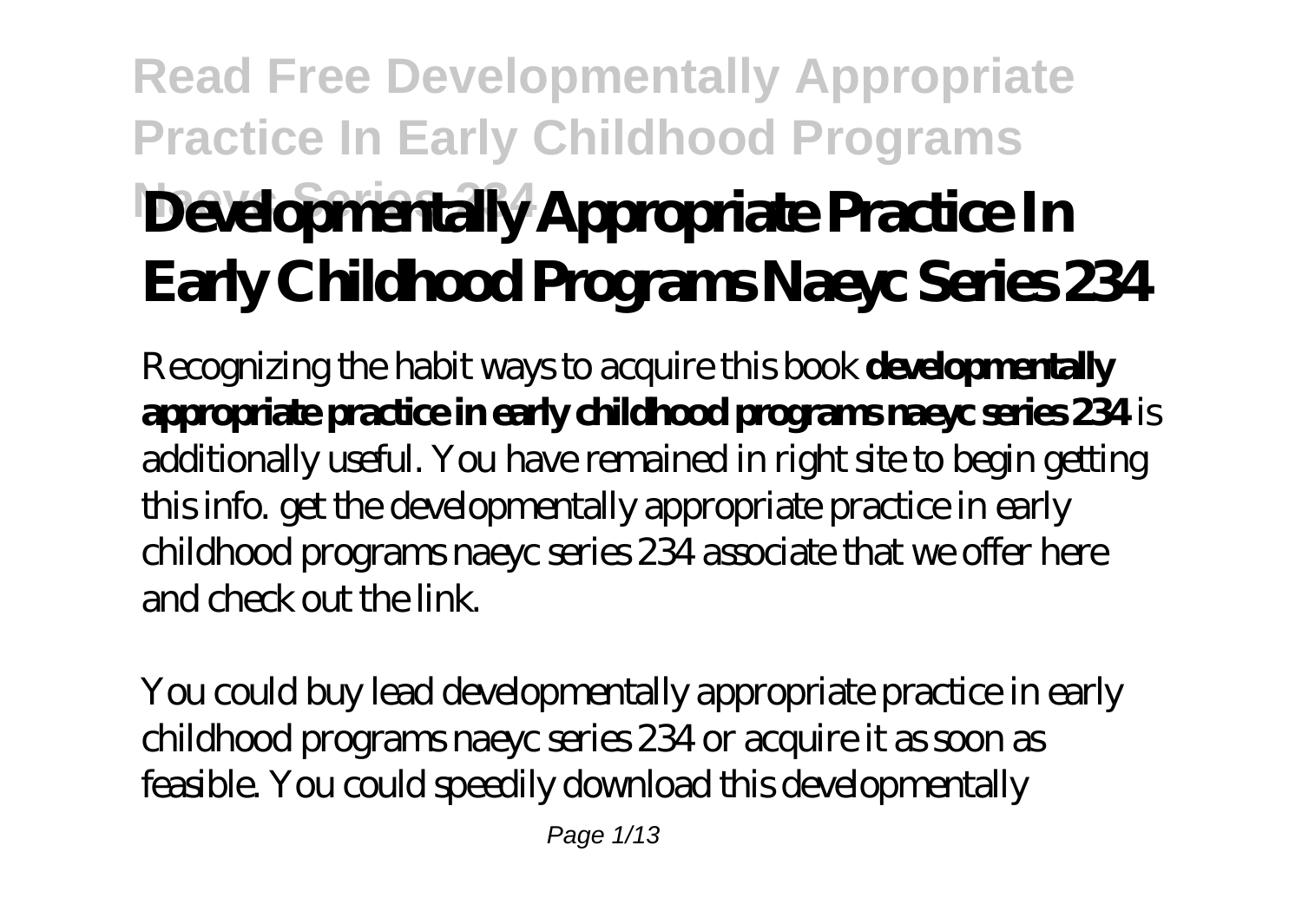**Read Free Developmentally Appropriate Practice In Early Childhood Programs Naeyc Series 234** appropriate practice in early childhood programs naeyc series 234 after getting deal. So, taking into account you require the book swiftly, you can straight acquire it. It's in view of that entirely easy and hence fats, isn't it? You have to favor to in this declare

What Is The Developmentally Appropriate Practice? *Developmentally Appropriate Practices (DAP) in Early Years* Developmentally Appropriate Practice *Developmentally Appropriate Practices Developmentally Appropriate Practice (Introduction)* **Developmentally Appropriate Practice Training Video** *Developmentally Appropriate Art How to Help Teachers Understand DAP* Infants, Toddlers, and the CLASS Measure: Developmentally Appropriate Practices Page 2/13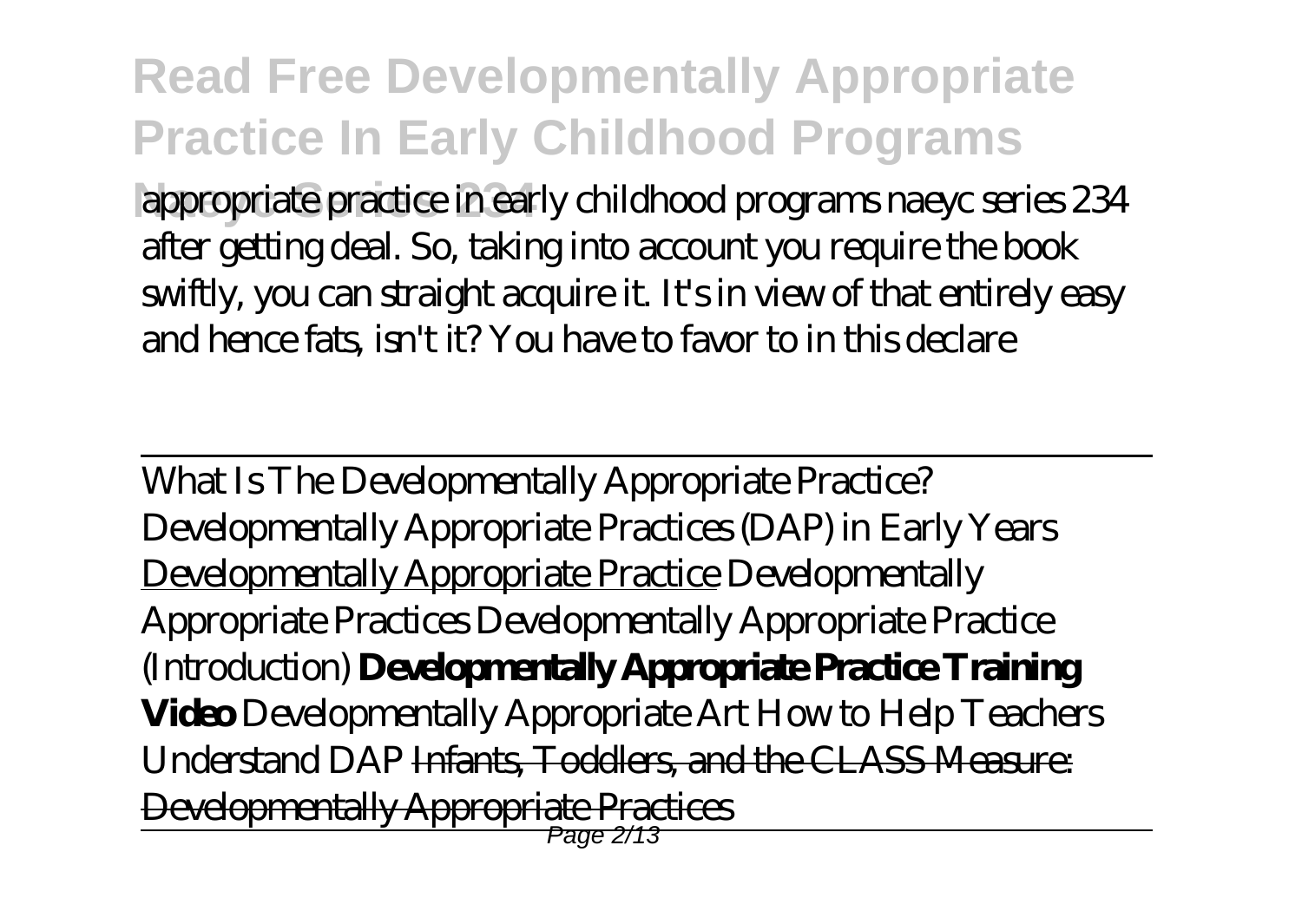### **Read Free Developmentally Appropriate Practice In Early Childhood Programs Early Efforts: Ensuring Developmentally Appropriate Practice** Amidst a Global PandemicPreschool - Developmentally Appropriate Practice *LearnAway 10TALK 1: Developmentally Appropriate Practice, Screen Time, and Schedules* **What to look for in a developmentally appropriate classroom BONUS WEBINAR: Developmentally Appropriate Lesson Planning Developmentally** Appropriate Practice *Healing CFS, Fibro, CIRS, MCAS \u0026 More With a Trauma-Informed Approach | Part 3: Cell Danger Response What Developmentally Appropriate Practice Looks Like* Developmentally Appropriate Literacy Instruction for Young ChildrenLinguistically Appropriate Practice (LAP) **Office of Early Learning Developmentally Appropriate Practice Webinar Developmentally Appropriate Practice In Early** Developmentally Appropriate Practice in Early Childhood Page 3/13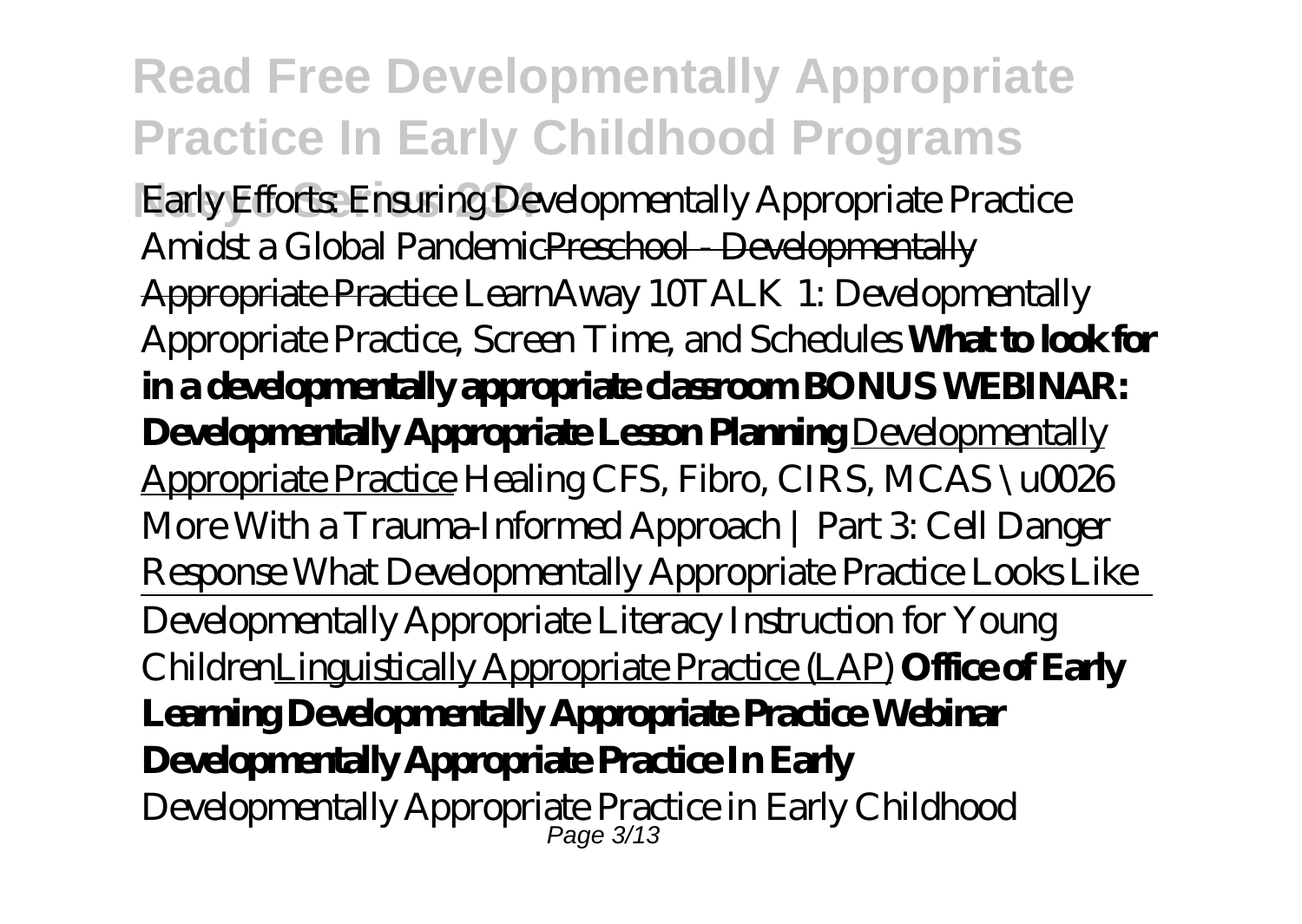**Read Free Developmentally Appropriate Practice In Early Childhood Programs** Programs Serving Children from Birth through Age 8 Note: Throughout this statement, the terms teacher, practitioner, and educatorare variously used to refer to those working in the early childhood field.

### **Developmentally Appropriate Practice in Early Childhood ...**

Developmentally Appropriate Practice (also known as DAP) is a teaching perspective in early childhood education where a teacher nurtures a child's development (social, emotional, physical, and cognitive) based on the following: theories of child development; what is individually important uncovered through assessment; the child's cultural background (community, family history, and family structure).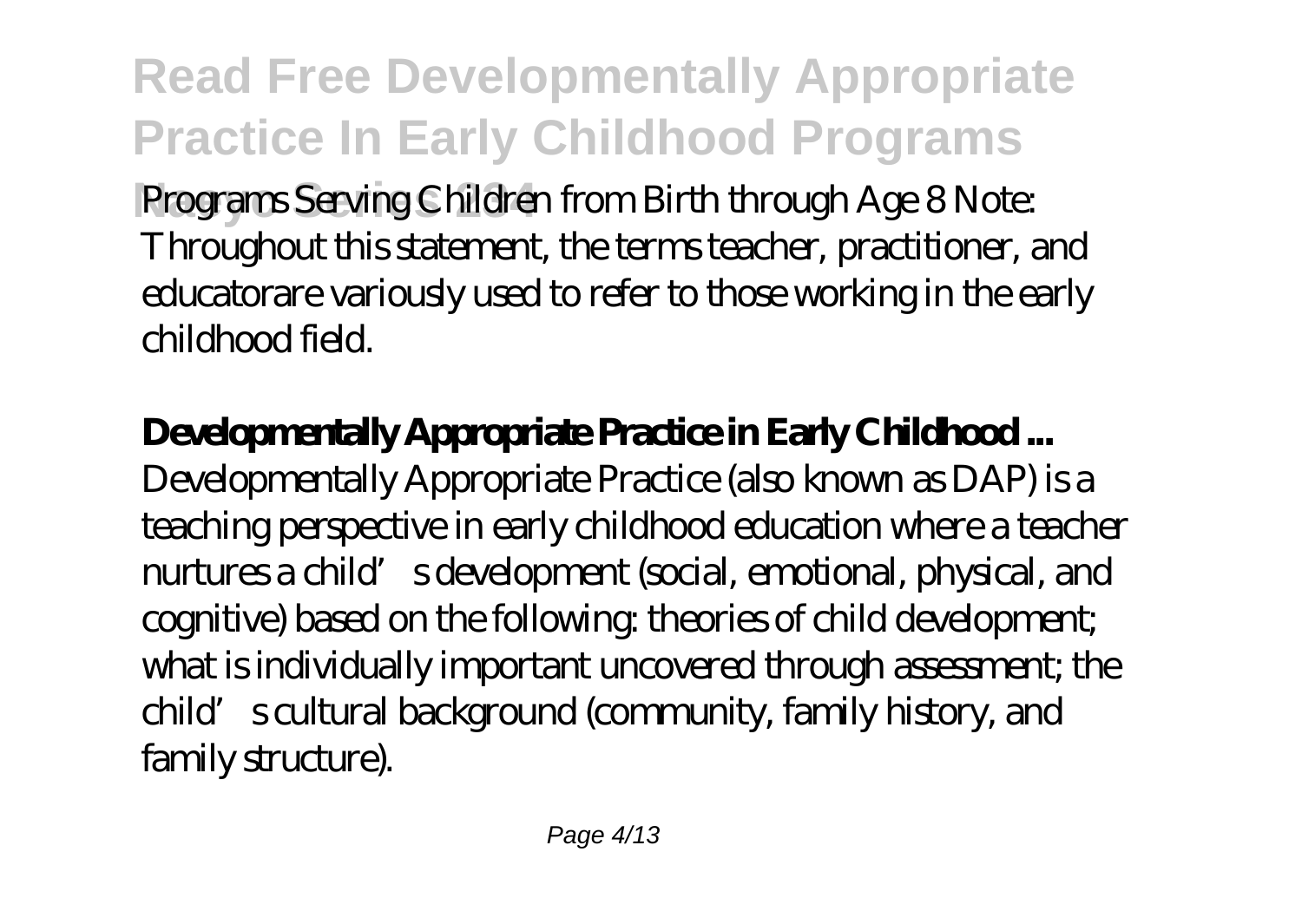### **Read Free Developmentally Appropriate Practice In Early Childhood Programs**

### **What is Developmentally Appropriate Practice?**

Applying developmentally appropriate practice. The overall goal for using Developmentally Appropriate Practice (DAP) is to support excellence in early childhood education through decision-making based on knowledge about individual children and child development principles combined with knowledge of effective early learning practices. To effectively apply developmentally appropriate practices in teaching and make decisions about children's learning and development, a practitioner should:

### **Applying developmentally appropriate practice — Better Kid ...**

• Developmentally appropriate practice (or DAP) is a way of teaching that meets young children where they are — which means that teachers must get to know them well — and enables them to Page 5/13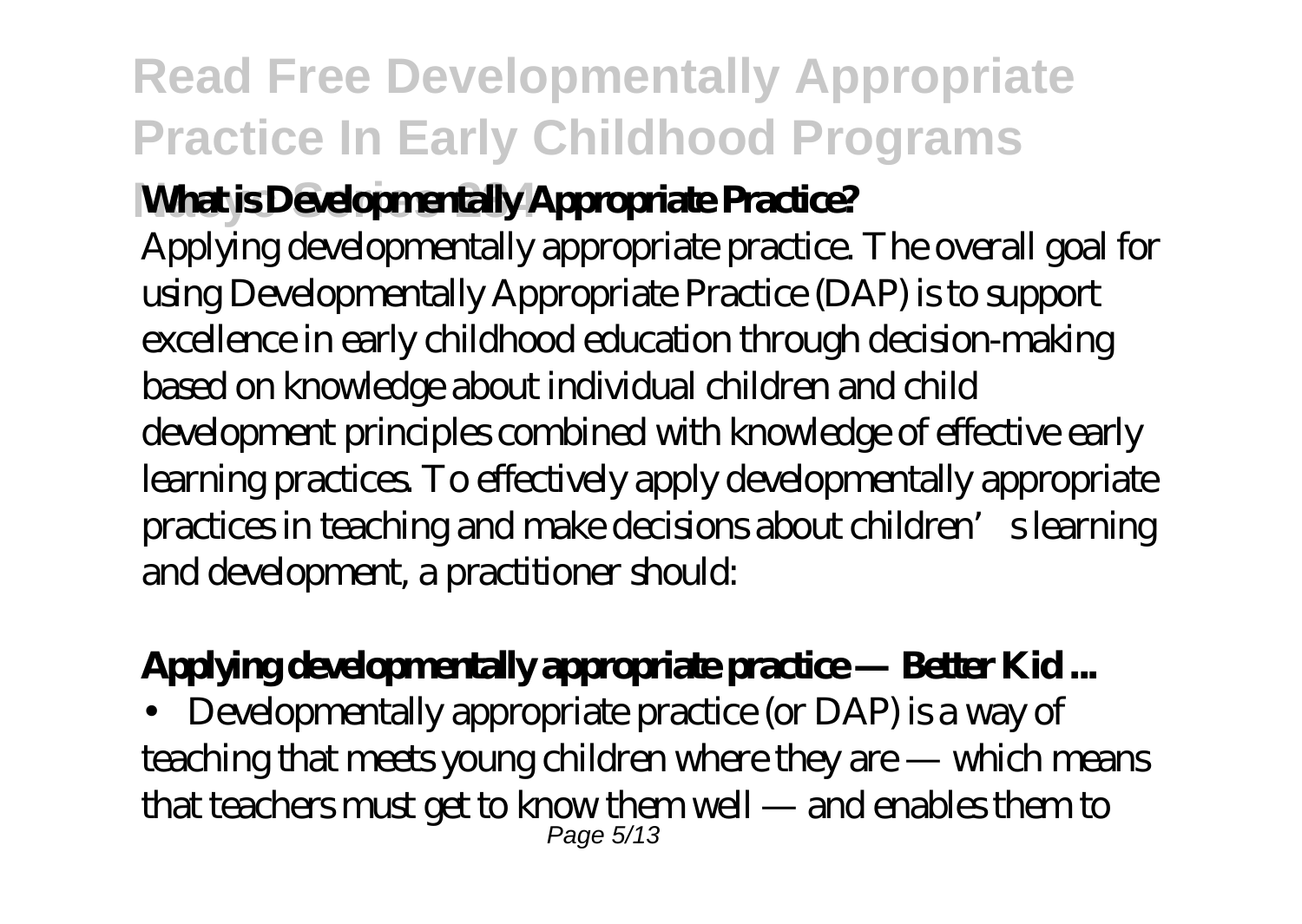**Read Free Developmentally Appropriate Practice In Early Childhood Programs Naeyc Series 234** reach goals that are both challenging and achievable.

### **What does "developmentally appropriate practice" mean ...**

A simple definition of developmentally appropriate practices would be a setting and curriculum that meets the cognitive, emotional, and physical needs of children based on child development theories and observations of children's individual strengths and weaknesses. The National Association for the Education of Young Children (NAEYC) has pioneered the use of developmentally appropriate practice in early childhood classrooms, and is considered the topmost expert in the field of early ...

#### **What Do We Mean by Developmentally Appropriate Practice ...**

Developmentally appropriate practice embraces both continuity Page 6/13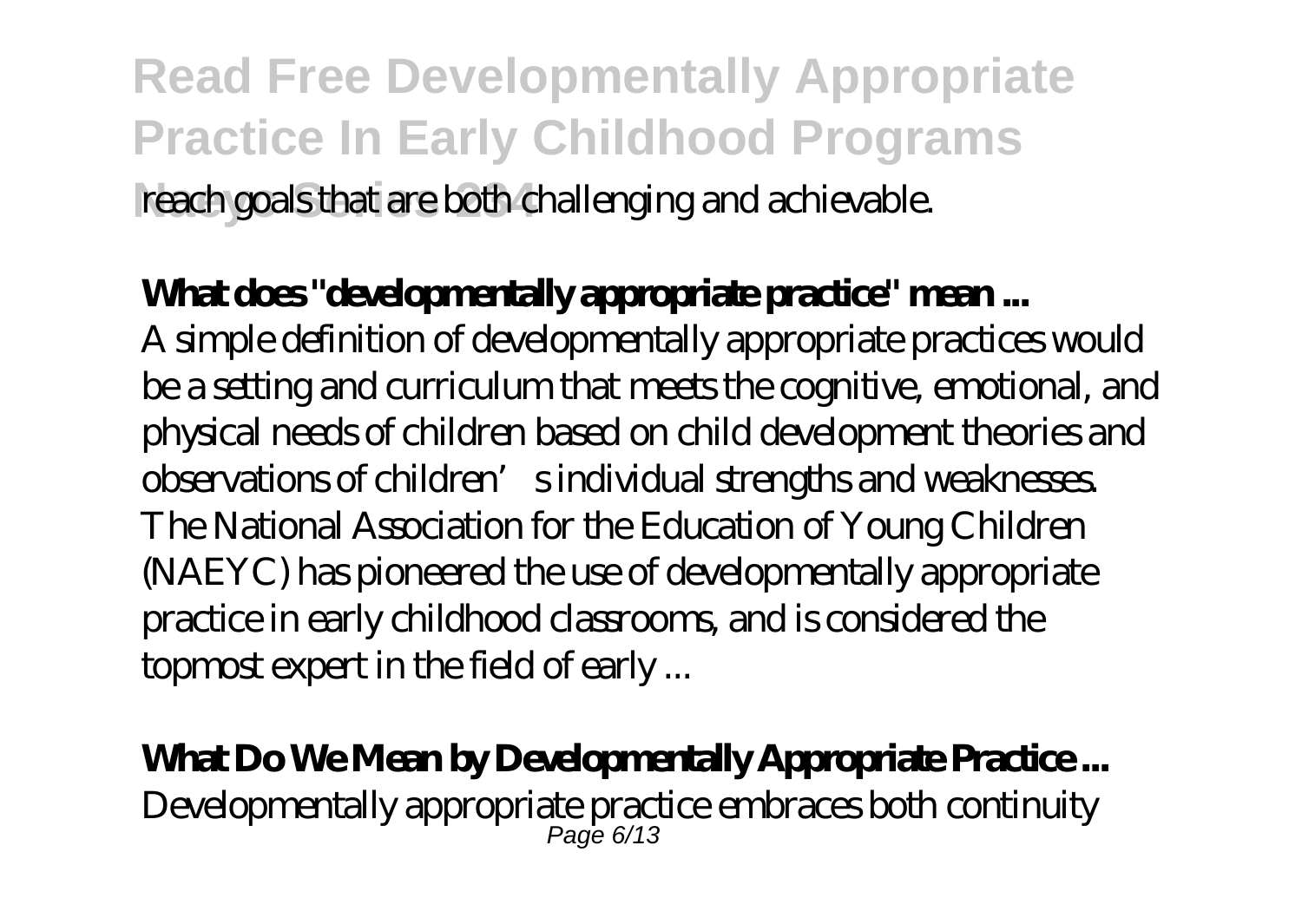**Read Free Developmentally Appropriate Practice In Early Childhood Programs** and change; continuity because it guides a tradition of quality early learning and change as it incorporates new research, knowledge, and science in regard to children' sdevelopment and learning.

Child development principles that inform DAP 1.

#### **Exploring developmentally appropriate practice — Better ...**

10 Effective DAP Teaching Strategies. Acknowledge what children do or say. Let children know that we have noticed by giving positive attention, sometimes through comments, sometimes ... Encourage persistence and effort rather than just praising and evaluating what the child has done. "You're...

#### **10 Effective DAP Teaching Strategies | NAEYC**

Developmentally appropriate practice requires early childhood Page 7/13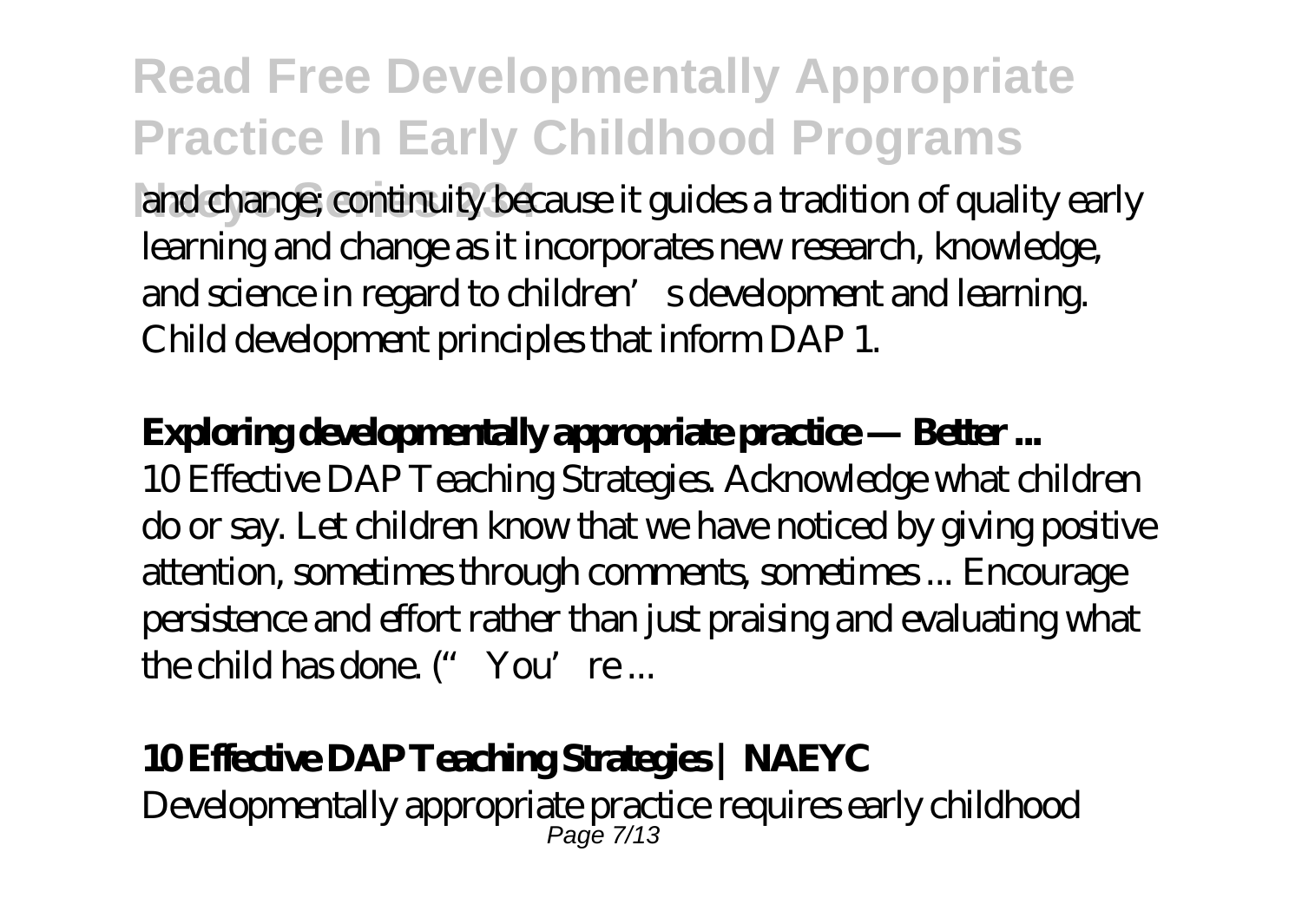# **Read Free Developmentally Appropriate Practice In Early Childhood Programs**

educators to seek out and gain knowledge and understanding using three core considerations: commonality in children's development and learning, individuality reflecting each child's unique characteristics and experiences, and the context in which development and learning occur. These core considerations apply to all aspects of educators' decision-making in their work to foster each child's optimal development and learning.

#### **Core Considerations to Inform Decision Making | NAEYC** Effective, developmentally-appropriate practice does not mean simply letting children play in the absence of a planned learning environment, nor does it mean predominantly offering direct instruction. In the middle of the continuum is guided play.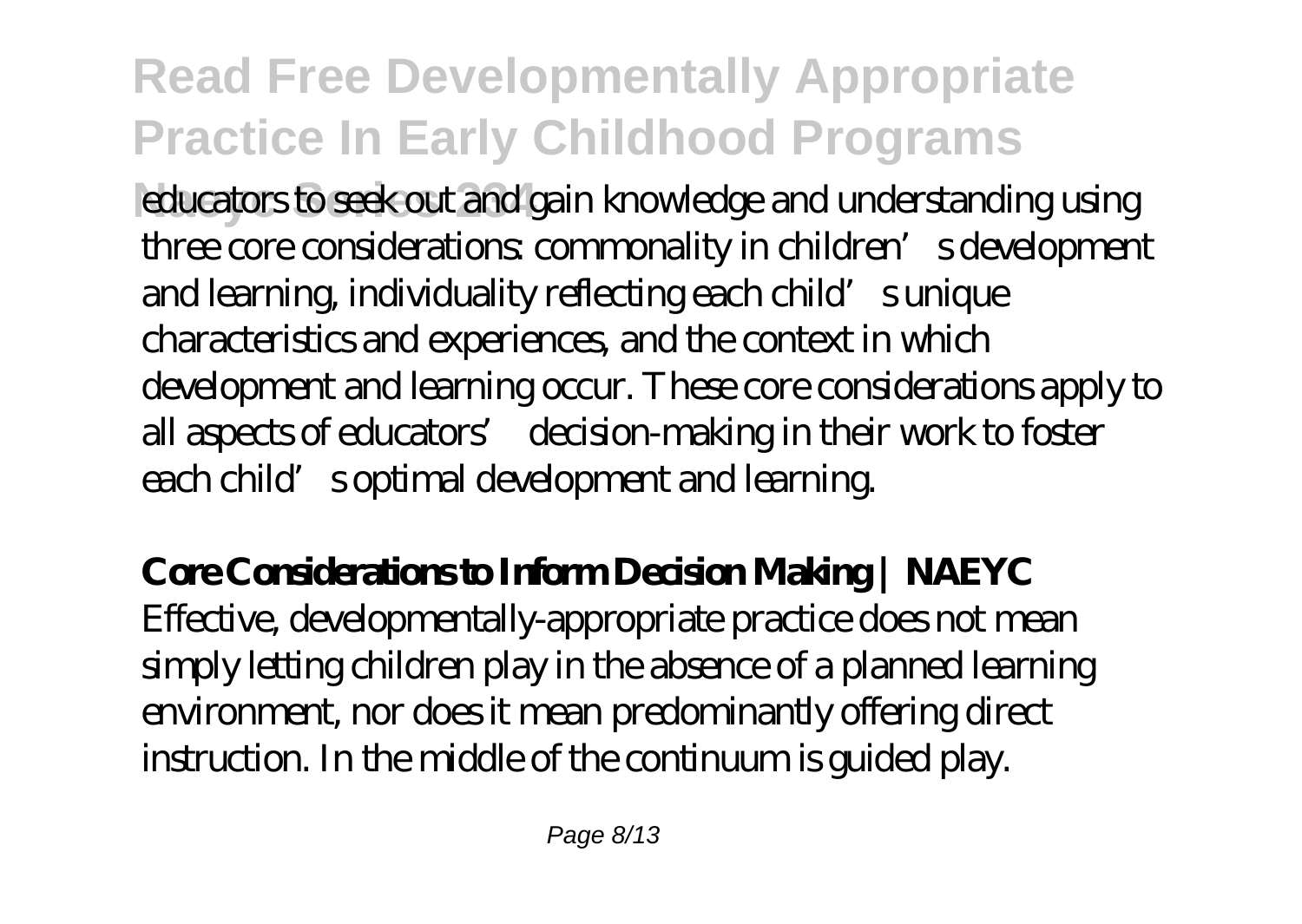# **Read Free Developmentally Appropriate Practice In Early Childhood Programs**

### **Principles of Child Development and Learning and ...**

Developmentally appropriate practice (DAP) is a term that you often hear when talking about young children. In the field of early childhood education, it is something that educators, presenters, and administrators use. It's an important term to understand, but what does it mean?

### **News You Can Use: Developmentally Appropriate Practice**

Children Learn by Playing DPI promotes play as the key to early learning. The National Association for the Education of Young Children was the front runner in the development of developmentally appropriate practices. They now have these practices developed for infants and toddlers, preschoolers, and kindergartners.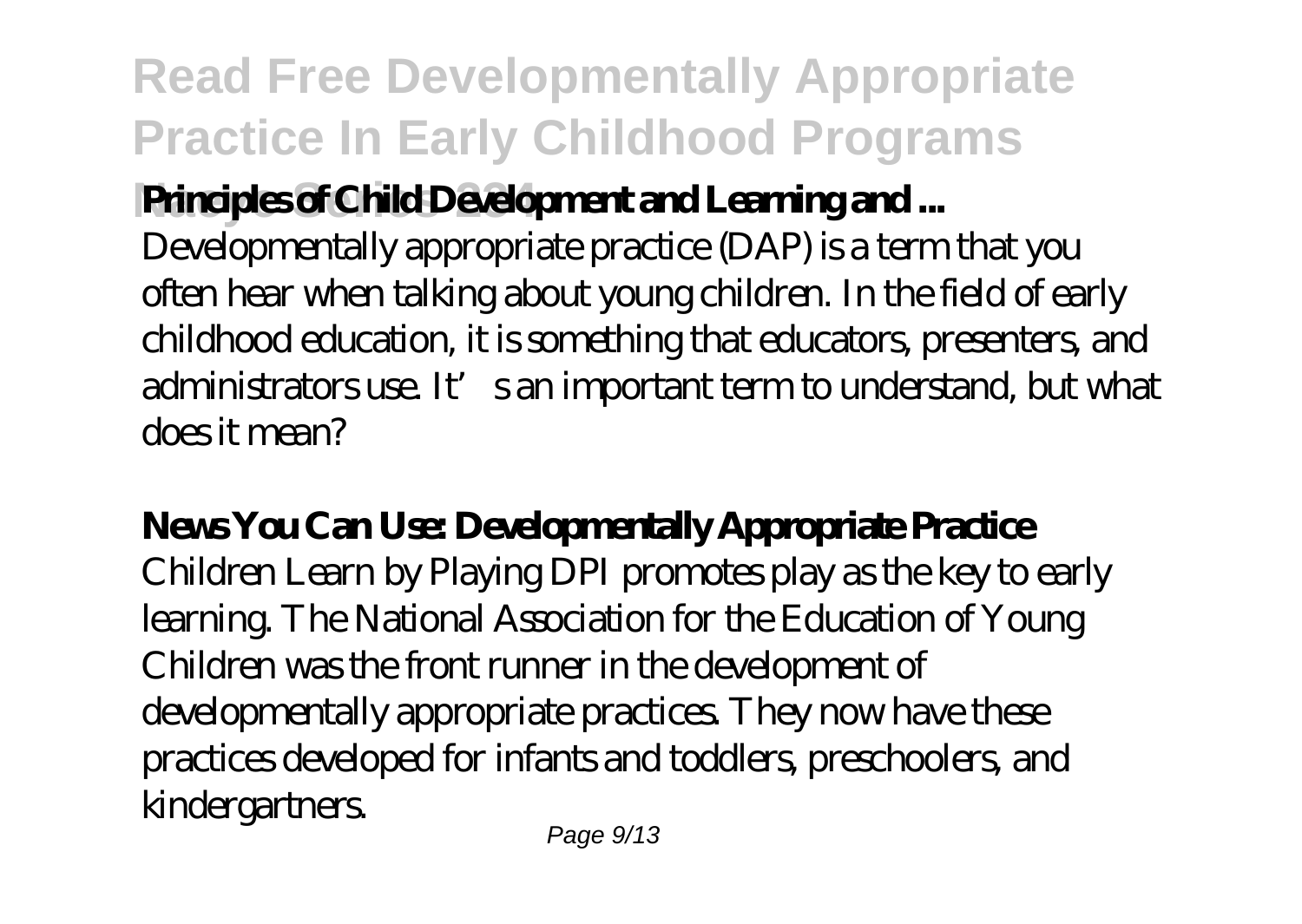# **Read Free Developmentally Appropriate Practice In Early Childhood Programs Naeyc Series 234**

### **Early Childhood: Developmentally Appropriate Practices ...**

Developmentally appropriate practice (sometimes abbreviated as DAP) is a short-hand phrase that has been widely used in the early childhood profession to describe ways of teaching young children that reflect knowledge of child development and learning, and that vary with the age, experience, abilities, interests, needs, and strengths of individual children.

### **Developmentally Appropriate Practice(s) (DAP) - Early ...**

Developmentally appropriate practice, often shortened to DAP, is an approach to teaching grounded both in the research on how young children develop and learn and in what is known about effective early education.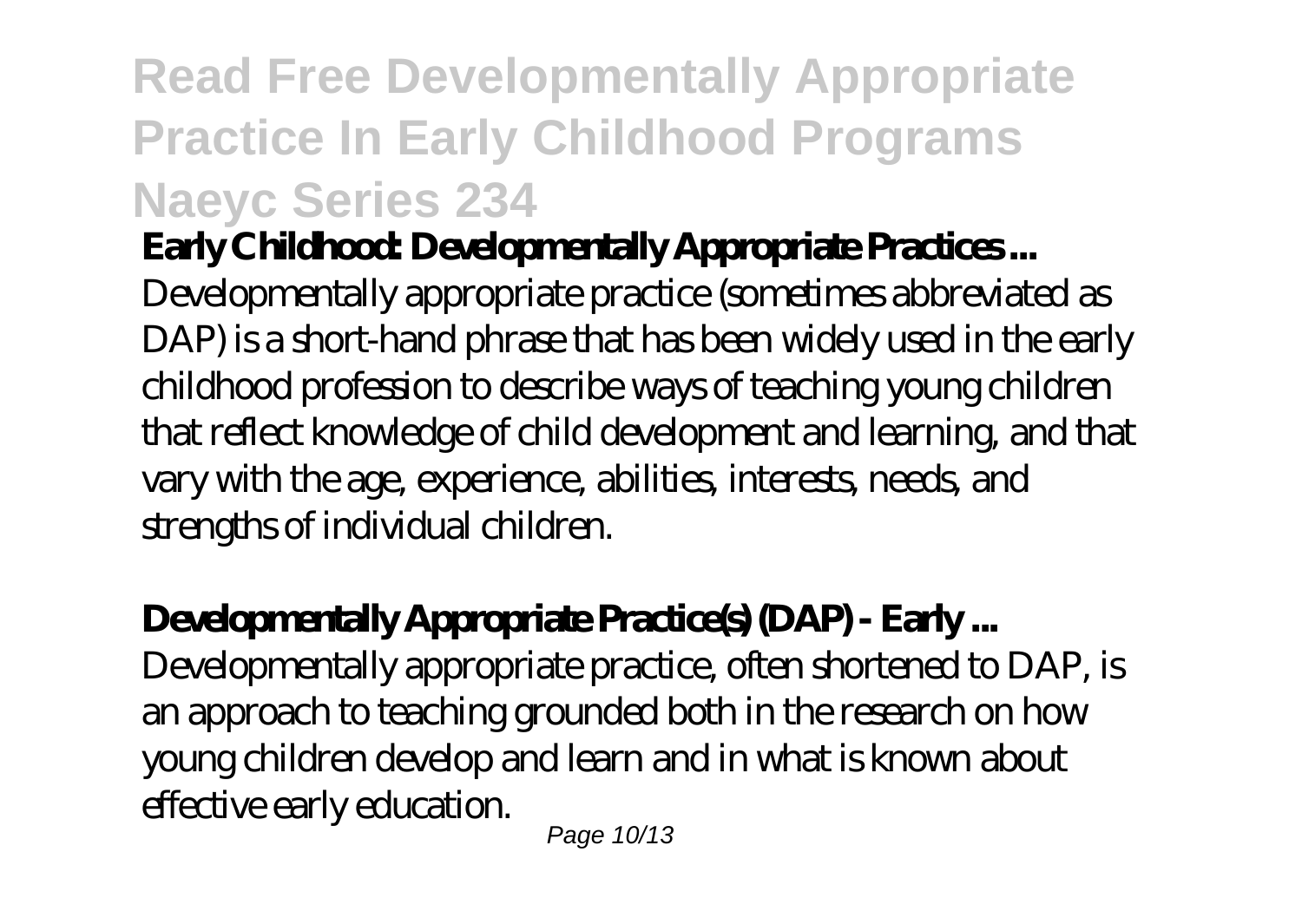# **Read Free Developmentally Appropriate Practice In Early Childhood Programs Naeyc Series 234**

### **Developmentally Appropriate Practice | Safe Supportive ...**

From an early age, children learn to use and read signals that are expressed not through words, but through behavior, facial expression, body posture, and the like. Children's ability to communicate unfolds in a sequence of stages starting between about 6 and 18 months of age.

### **Professional Development: Why Developmentally Appropriate ...**

Developmentally appropriate practice (or DAP) is a perspective within early childhood education whereby a teacher or child caregiver nurtures a child's social/emotional, physical, and cognitive development.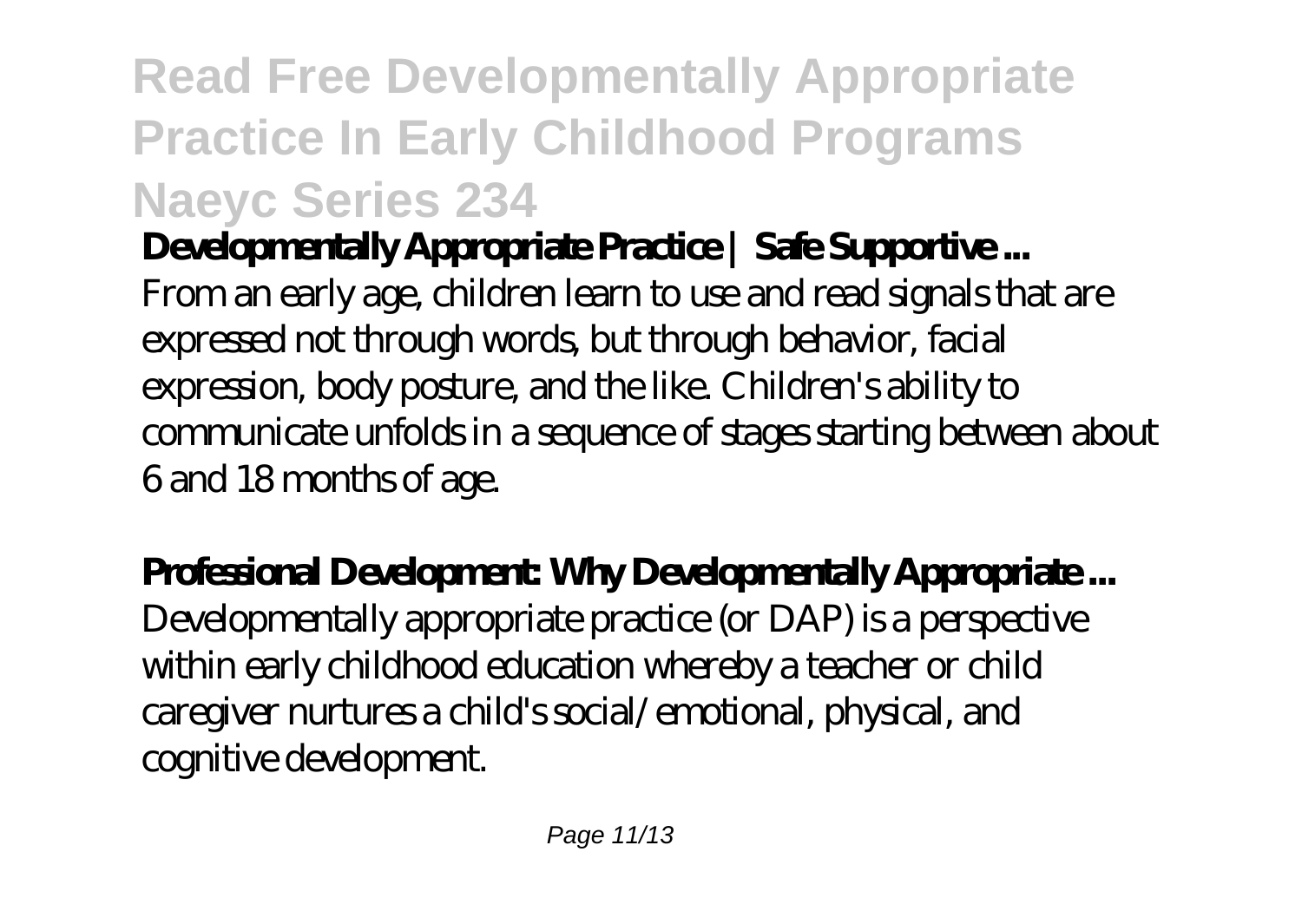**Read Free Developmentally Appropriate Practice In Early Childhood Programs Developmentally appropriate practice - Wikipedia** Developmentally Appropriate Practice in Early Childhood Programs Serving Children from Birth through Age 8.

### **Developmentally Appropriate Practice in Early Childhood ...** Developmentally Appropriate Practice – Best Practice for Early Childhood Programs The guidelines that Developmentally Appropriate Practice lays out are child-centered actions that early childhood educators can follow to provide the best learning environment and provide the best practice for teaching children zero – eight years old.

Developmentally Appropriate Practice - 3 basics you need... Thoughtful and comprehensive, DEVELOPMENTALLY Page 12/13